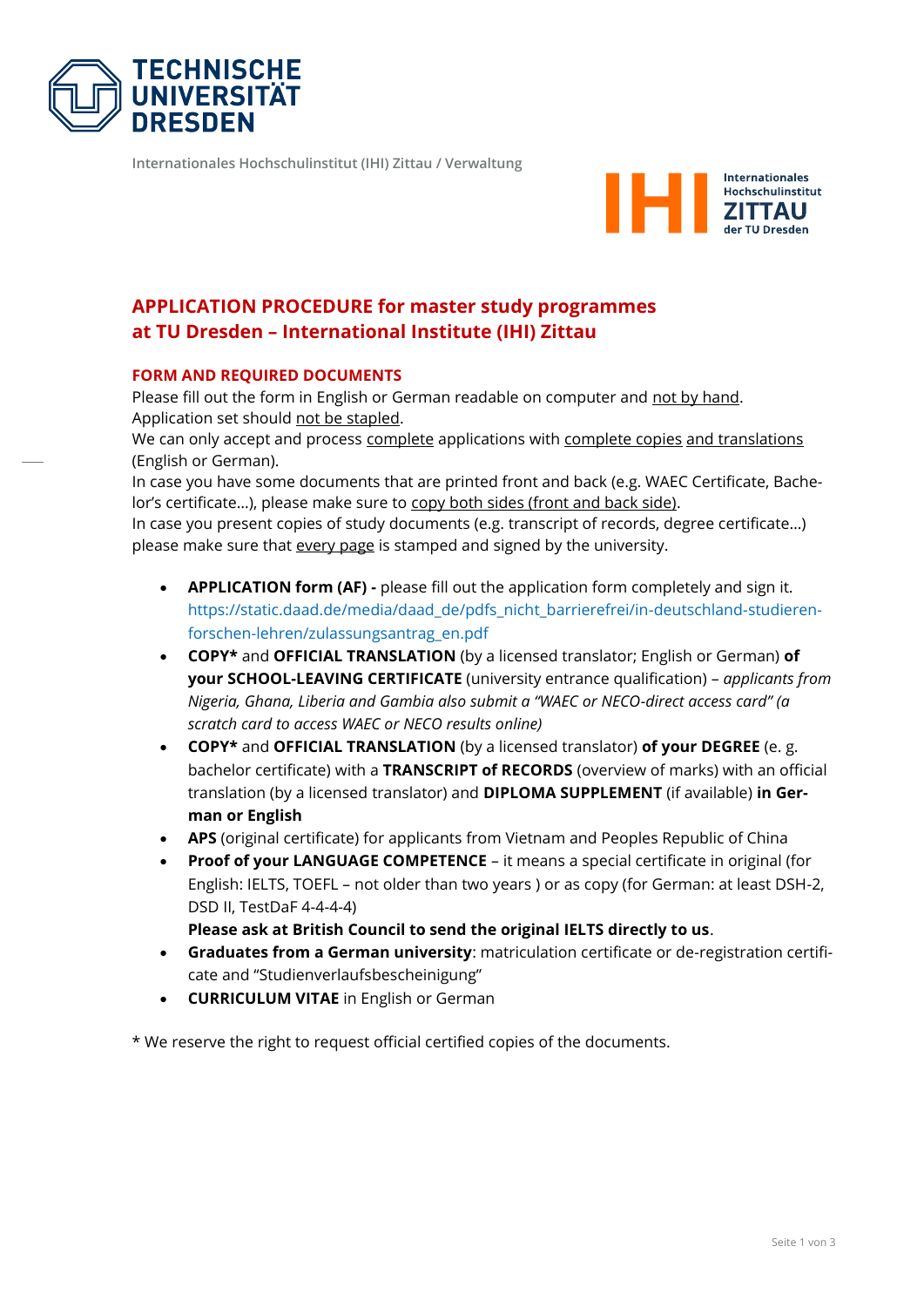- **MOTIVATION LETTER with your signature:** We check how well applicants performed in courses that show a relationship to the topics we teach. We furthermore expect that the applicants demonstrate a deep interest in the topics covered by our master's programmes and convince us in how they relate the courses covered in our programme to their own future career. Therefore, the CV and letter of motivation are especially important in such cases and will be carefully analysed.
- **PASS IMAGE** please send us a colored passport photograph for the campus card
- **COPY OF YOUR INTERNATIONAL PASSPORT**

## **REQUIRED LANGUAGE SKILLS**

## **Master Biotechnologie und Angewandte Ökologie, Business Ethics und Responsible Management, Internationales Management**

- **German C1/C2 CEFR** (Common European Framework of Reference for Languages) e.g. DSH-II, DSDII, TestDaF 4-4-4-4
- **English** all part results at least on level **B2 CEFR** (Common European Framework of Reference for Languages); no compensation of a worse result with a better one; proved e.g. by **IELTS, TOEFL**- both not older than two years (does not apply to native speakers)

## **Master Organismic and Molecular Biodiversity, Ecosystem Services**

**English** all part results at least on level **B2 CEFR** (Common European Framework of Reference for Languages); no compensation of a worse result with a better one; proved e.g. by **IELTS, TOEFL** – both not older than two years (does not apply to native speakers)

#### **APPLICATION PERIOD**

#### **Winter semester (1st semester / higher semester)**

**01.04.-15.07.** EU students and Non-EU students

**01.06.-15.09.** German students and EU students

## **for preparatory course**

German language course in summer semester

**01.10.-30.11.** EU students and Non-EU students

German language course in winter semester

**01.04.-31.05.** EU students and Non-EU students

## **POSTAL ADDRESS**

**Please send** the application with the required documents (listed above) completely and as early as possible (to have more time to apply for visa) **by post/mail** directly to the following address:

**TU Dresden – IHI Zittau, Frau Scheunig, Markt 23, 02763 Zittau, Germany**

#### **Please note:**

- There is not any application via uni-assist. Please send complete application directly by post/mail.
- We reserve the right to request official certified copies of the documents
- We only process complete applications submitted on time. (Please note the deadlines. The inbox counts.)
- It is not possible to study at your home country university and TU Dresden at the same time. If you start studying at TU Dresden you need to submit a certificate that you have been taken off the university register in your home country. Otherwise it is not possible to study at TU Dresden.